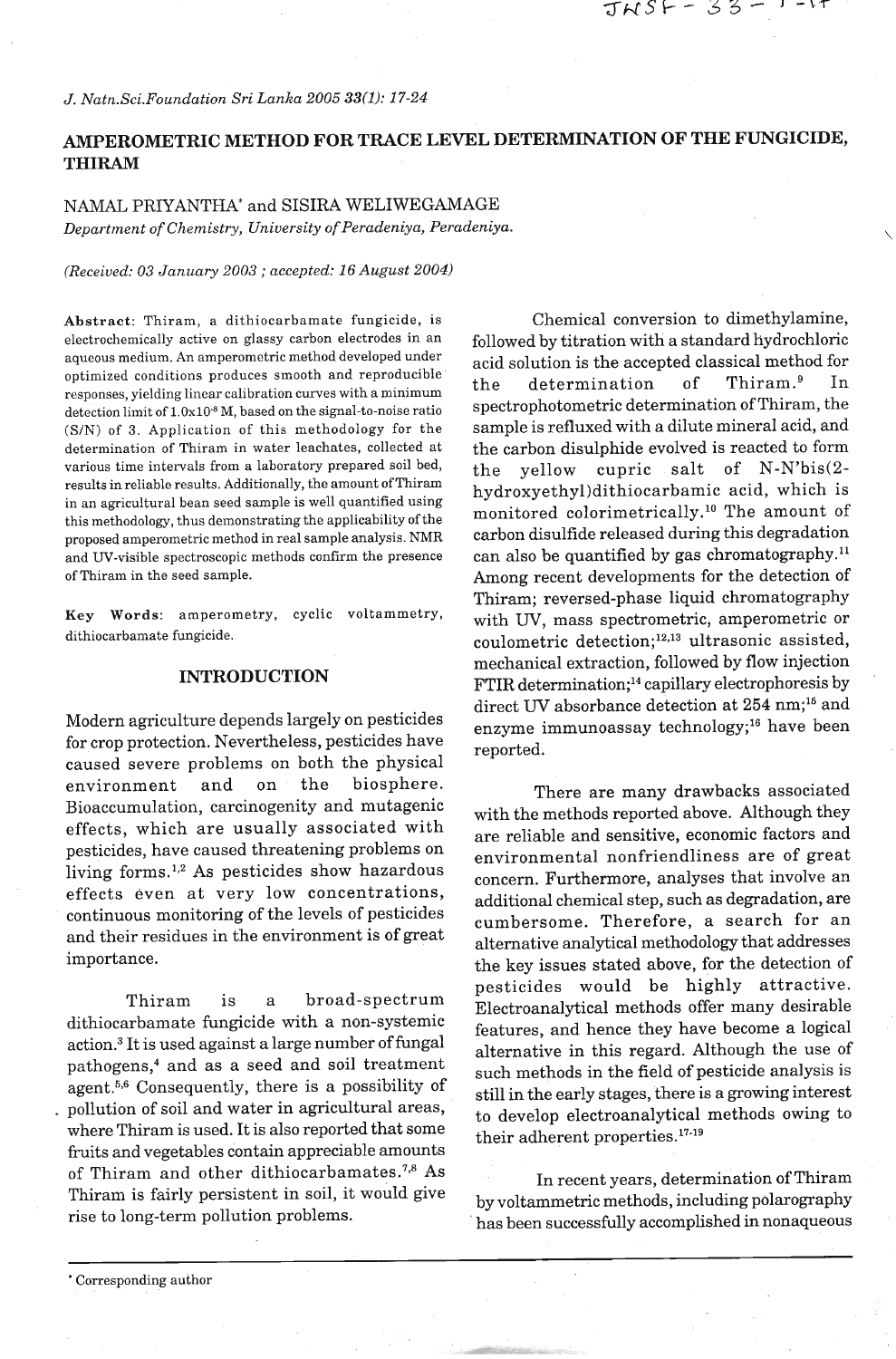### *Namal Priyantha* & *Sisira Weliwegamage*

media within a linear range of detection down to  $1x10^{-6}$  M.<sup>17</sup> The limit of detection has been improved by an order of magnitude with metallophthalocyanine catalytic electrodes<sup>18</sup> or microelectrodes.<sup>19</sup> However, uses of aqueous medium, interferent problems and further decrease in lower detection limits have not been fully addressed according to these reports.

The study reported here deals with the determination of Thiram in aqueous medium using amperometric methods. Use of aqueous medium would be highly desirable to design environmentally friendly and economical detection methods. Further, decrease in the limit of detection and interferent problems are successfully addressed by careful optimization of experimental conditions. Consequently, the proposed method is applied for accurate determination of Thiram in real samples.

# **METHODS AND MATERIALS**

*Materials:* A commercial sample of Thiram  $[(H<sub>3</sub>C)<sub>2</sub>NCSSCN(CH<sub>3</sub>)<sub>2</sub>]$  (80% w/w) was provided by Haychem (Ceylon) Ltd., Sri Lanka, which was used throughout the study without any purification. All the electrolytes,  $KH_{2}PO_{4}$ , KCl, LiCl, NaCl, CdCl<sub>2</sub> Na<sub>2</sub>SO<sub>4</sub>, Na<sub>2</sub>CO<sub>3</sub>, Na<sub>2</sub>B<sub>4</sub>O<sub>7</sub> and NaOH, were analytical grade, purchased from Aldrich Chemical Company, USA. All the electrolyte solutions and Thiram solutions were freshly prepared in distilled deionized water. The strength of all buffers was 0.1 M.

*Instrumentation:* A CV-1B cyclic voltammograph and an X-Y recorder, both from Bioanalytical Systems, USA, were used for all cyclic voltammetric and amperometric experiments. The three-electrode cell consisted of a glassy carbon (GC) working electrode, a platinum counter electrode and a saturated calomel reference electrode (SCE). A 50-cm3 Pyrex glass beaker served as the electrochemical cell. All potentials were reported with respect to SCE at room temperature, and all experiments were conducted under N, saturated conditions.

NMR spectra were obtained using a Varian Mercury 300 MHz spectrometer, equipped with a  $5.0~\text{mm}$  ( $5.0\times10^{-3}$ m) proton optimized probe. UV-Visible spectra were obtained using a Shimadzu 160 UV Visible recording spectrophotometer.

*Cyclic Voltammetric Experiments:* The initial cyclic voltammetric studies were carried out in aqueous solutions of 0.1 M NaC1, KC1 or Na,SO, in order to check the electroactivity of Thiram. The variation of peak potential with solution pH was studied in buffered systems of pH 1, 2, 3, 4, 5, 6, 7, 8, 9, 10 and 11.

*Amperometric Experiments:* More sensitive amperometric experiments were carried out at different potentials, which were determined from cyclic voltammetric studies, and at different pHs. These responses were then investigated to determine the optimized conditions for the detection of Thiram.

*Validation of the Method:* Under the optimized conditions, several amperometric experiments were conducted using various known stock solutions in which concentration of Thiram varied from  $5x10^{-5}$  M to  $2.5x10^{-7}$  M. The proportionality of amperometric current response to bulk concentration was then investigated.

*Study of Interferences:* Inorganic cations and anions, which are commonly found in natural waters, such as Br, Cl,  $Co^{2+}$ ,  $Cu^{2+}$ ,  $Fe^{3+}$ ,  $HCO_3$ , I-,  $Mn^{2+}$ ,  $NO_3$ ,  $NO_2$ ,  $PO_4^{3+}$ ,  $SO_4^{2+}$ ,  $S^2$  and  $Zn^{2+}$ , were selected as inorganic interferents, while Benomyl (a fungicide), Captan (a fungicide), cystine, methylamine and phenol were tested as organic interferents. Amperometric studies were carried out for the standard solutions of interferents and Thiram at the same concentration. Three electrolyte media, 0.1 M KC1 solution, buffer of pH 10 and buffer of pH 1, were used in this investigation. The ratio of the amperometric response of each interferent to that of Thiram was then determined.

*Applications:* A soil bed was prepared with a surface area of  $0.184$  m<sup>2</sup> and  $10$  cm  $(0.1m)$  in depth in the laboratory. The soil in the bed was conditioned by regular addition of water. Then, the recommended dose for that size of area, 1.61 g of Thiram mixed with  $1.8 \text{ dm}^3$  of water, was applied to the bed. The water leached out from the soil was collected at time intervals of 6 , 12 , 24 , 36 , 48,72 and 96 hours and tested amperometrically.

For the second type of application, an agricultural bean seed sample, suspected to be deliberately mixed with Thiram for preservation, was purchased from the local market. 500 g of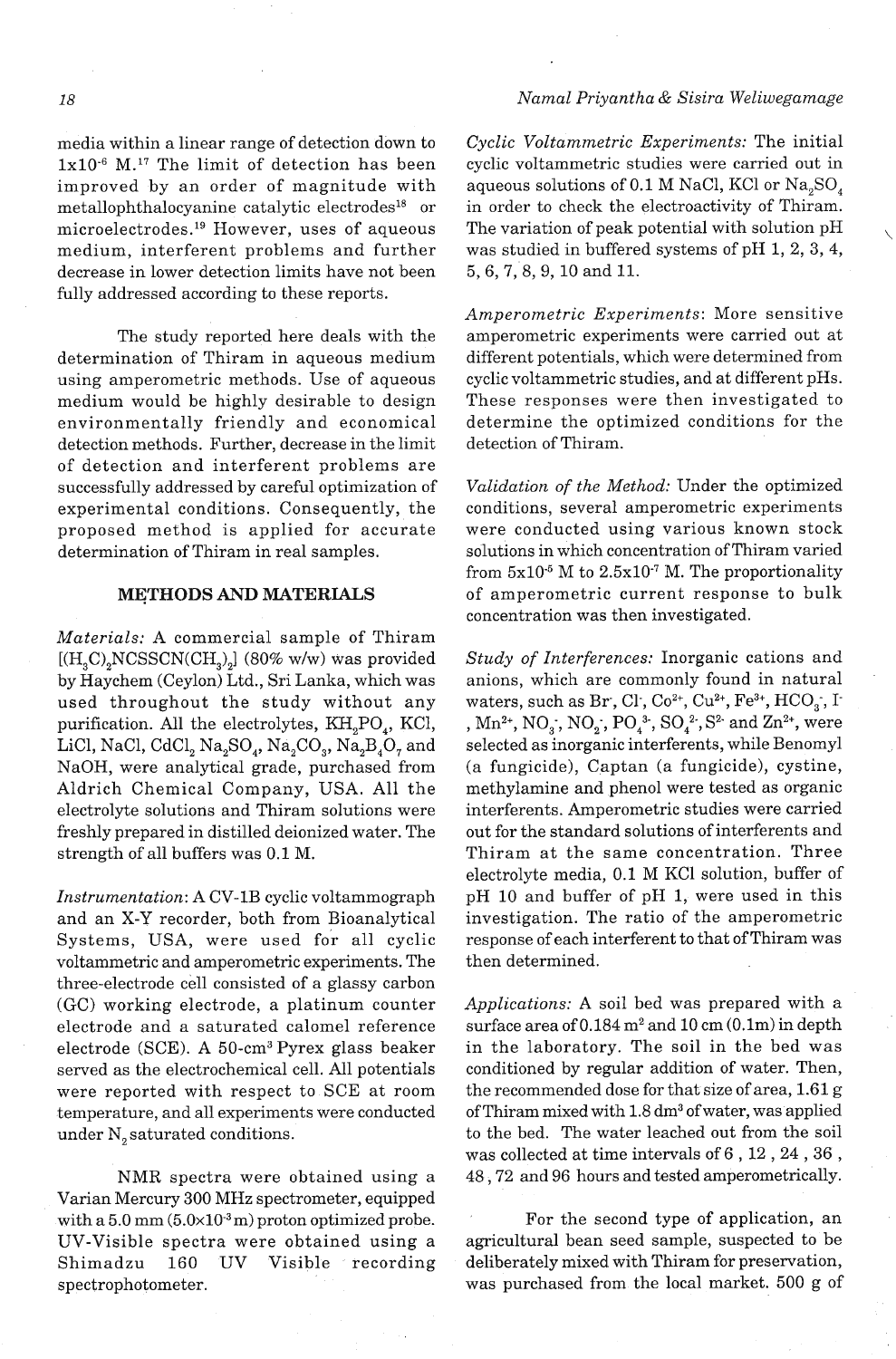#### *Method for determination of fungicide, Thiram*

seeds were washed several times with chloroform to dissolve any Thiram that had been mixed with the sample. The solvent was removed using a rotary vacuum evaporator. The dry residue obtained had a weight of 0.412 g. 0.109 g of it was dissolved in the pH 10 borate buffer, and tested amperometrically. The mass of Thiram present in bean seeds, in  $g/kg$ , was then determined.

*Spectroscopic Evidence for the Presence of* **Thiram**  *in the Bean Seed Sample:* The presence of Thiram in bean seeds was qualitatively tested with 300 MHz NMR spectra, taken separately for the commercial Thiram sample and for the residue obtained from the bean seeds extract. Similarly, both the standard solution of Thiram and the extract of the bean seeds sample, prepared in aqueous medium at pH 10, were investigated with **UV** absorption measurements.

#### **RESULTS AND DISCUSSION**

**Cyclic voltammetric experiments:** According to cyclic voltammetric experiments of Thiram, conducted in 0.1 M KC1 electrolyte at GC electrodes, it was found to be electroactive within the working potential range of the electrode (Figure 1). Among the major electrochemical peaks; two oxidations were at +0.75 V (A) and +0.21 V (B), and two reductions at +0.26 V **(C)**  and -0.47 V (D). The most efficient oxidation was found to be associated with the peak centered at +0.75 V. Consequently, this potential was selected for investigation of the possibility of using GC electrodes in the quantitative analysis of Thiram. Although the potentials of the other three peaks were closer to 0 V, they appeared as weak responses. Therefore, the results would involve high uncertainties at low concentrations if such peaks were used in quantitative analysis.

The current of the peak at  $+0.75$  V was found to be concentration dependent between **9.1~10-~** M and 3.8~10.~ M Thiram (Figure **2),**  demonstrating the analytical utility of GC electrodes for Thiram. Additionally, the oxidation potential shows a gradual decrease with the increase in pH (Figure **3).** Higher pHs would therefore be appropriate for the detection of Thiram, and many interfering reactions can also be minimized if Thiram is detected at lower potentials. However, no significant voltammetric features are apparent when the solution pH is

increased beyond 10, which is probably due to the decomposition of Thiram in basic medium.20 It is therefore suggested that a pH of 10 be the best compromise for the detection of Thiram.



**Figure 1: Cyclic voltammogram of Thiram in 0.1 M KC1 at a scan rate of 50 mV s-I under N, saturated. (a) supporting electrolyte only (b)**  1.0x10<sup>-4</sup> M Thiram.

**Amperometric experiments:** The amperometric studies of Thiram were initially performed in simple unbuffered systems, such as KCl. However, such conditions were unsatisfactory due to high noise, throughout the concentration range investigated from  $2.0x10^{-6}M$ to  $1.4x10^{-5}$  M. This noise situation can be improved, especially at low concentrations; in phosphate, phthalate or borate buffered systems.



**Figure 2: Effect of the concentration of Thiram on the main oxidation peak in 0.1 M KC1 at a scan rate**  of 50  $mV s<sup>-1</sup>$  under  $N<sub>2</sub>$  saturated. **The concentration of Thiram associated with the lowest and the highest peak currents are**  9.1x10<sup>-6</sup> M and 3.8x10<sup>-5</sup> M.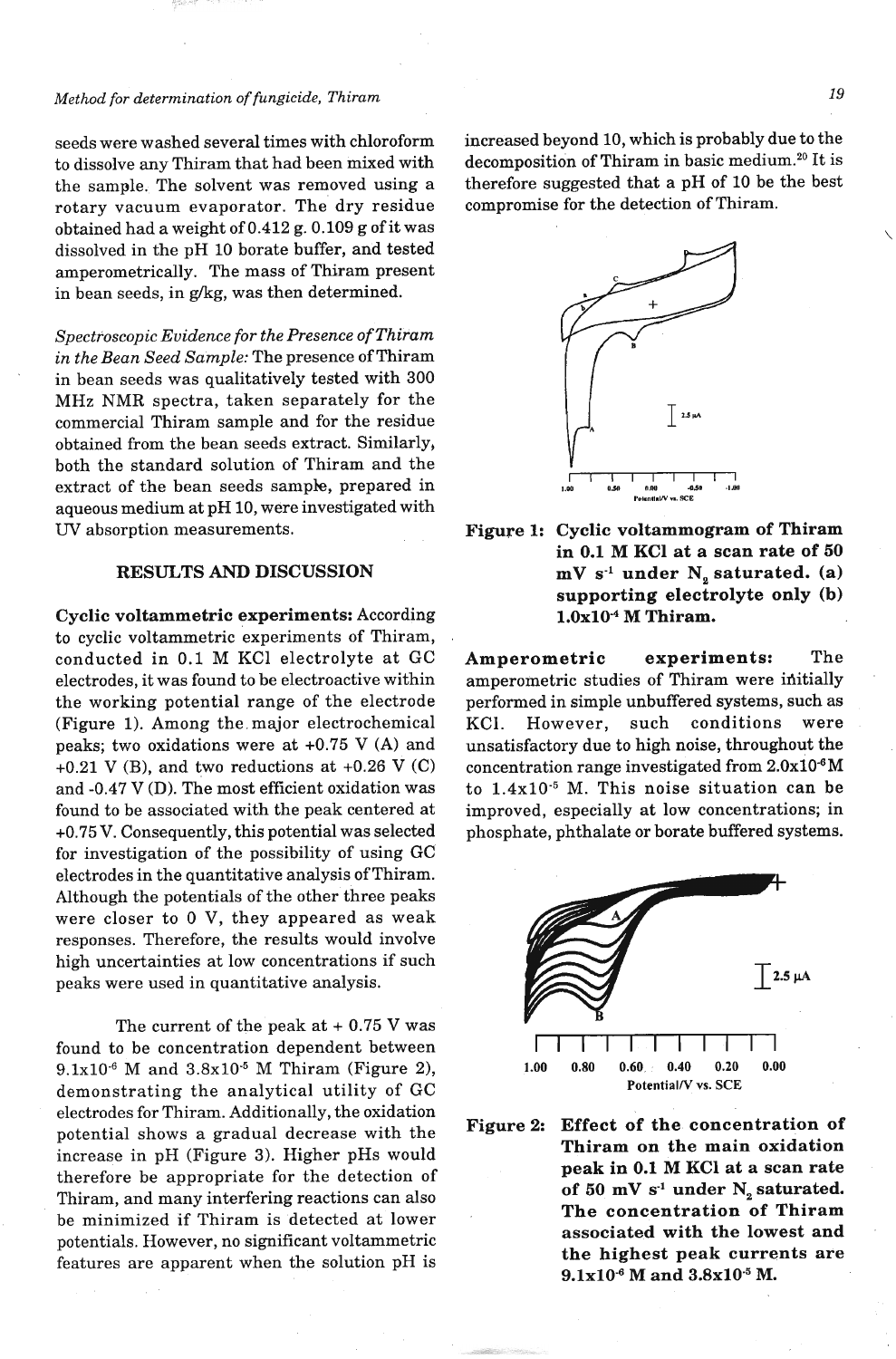As the oxidation potential of Thiram varied with The amperograms obtained in highly pH, amperometric experiments were conducted acidic ( $pH = 1$ , 3) and highly basic ( $pH = 11$ ) at different pHs in the range of 1 to 11, at their conditions are too noisy, and do not produce any respective peak potentials, in an attempt to useful information. Although amperograms at pH optimize the solution pH for Thiram detection 5 and 7 are associated with less noise, their optimize the solution pH for Thiram detection (Figure 4). sensitivity is low. Thus, by careful investigation



Figure 3: Effect of pH on the oxidation <sup>1</sup> <sup>3</sup> <sup>5</sup> <sup>7</sup> <sup>9</sup> <sup>11</sup><br>
<sup>pH of medium<br> **Effect of pH on the oxidation**<br> **potential of Thiram.** (1.0x10<sup>4</sup> M),<br>
as determined from cyclic</sup> voltammetric measurements at a scan rate of 50 mV s<sup>-1</sup> under  $N_{\circ}$ saturated.



Figure 4: Nature of amperograms at different pHs at their respective peak potentials. (a) pH 1 (HCY KCl), +0.71V (b) pH 3 (phthalate), +0.65 V, (c) pH 5 (phthalate),  $+0.62$  $V, (d)$  pH 7 (phosphate), +0.56 $V, (e)$ pH 9 (borate), +0.52V, (f) pH10 (borate), +0.50V, (g) pH 11  $(ca$ rbonate), + 0.47V. Concentration increments were  $0.1 \mu M$  in each case.

#### *Narnal Priyantha* & *Sisira Weliwegamage*

conditions are too noisy, and do not produce any<br>useful information. Although amperograms at pH of the features of the amperograms in Figure 4, it is concluded that the pH of 10, beyond which the analyte is unstable, is the best pH for amperometry. This observation is also supported by cyclic voltammetric findings where the oxidation potential is found to be lower at higher pHs. At pH of 10, the potential of operation can be made as low as  $+0.50$  V for amperometric detection. Further buffers of pH 10 prepared with borates and bicarbonates resulted in similar amperograms, indicating that amperometric response may not be dependent on the composition of the buffer.

The calibration curves obtained under optimized conditions ( $pH = 10, +0.50$  V) produce a linear dynamic range from  $2.8 \times 10^8$  Mto  $1.0 \times 10^5$ M (Figure 5). According to the calibration curve, the sensitivity of detection (i.e., the slope of the graph) was determined to be  $3.3x10^5 \mu A M^{-1}$ . The minimum detection limit for Thiram, based on the signal-to-noise (S/N) ratio of **3,** was estimated to be  $1.0x10^{-8}$  M (2.4 µg dm<sup>-3</sup>) indicating that the amperometric method developed has the ability to detect Thiram at such low levels, which is a significant achievement. Additionally, amperometric responses obtained for solutions of known concentration resulted in an accuracy of 90%, based on the calibration curve in Figure 5,



Figure 5: Amperometric calibration curve for the detection of Thiram, in pH 10 borate buffer (0.1 **M)** at + 0.50 V under  $N_{2}$  saturated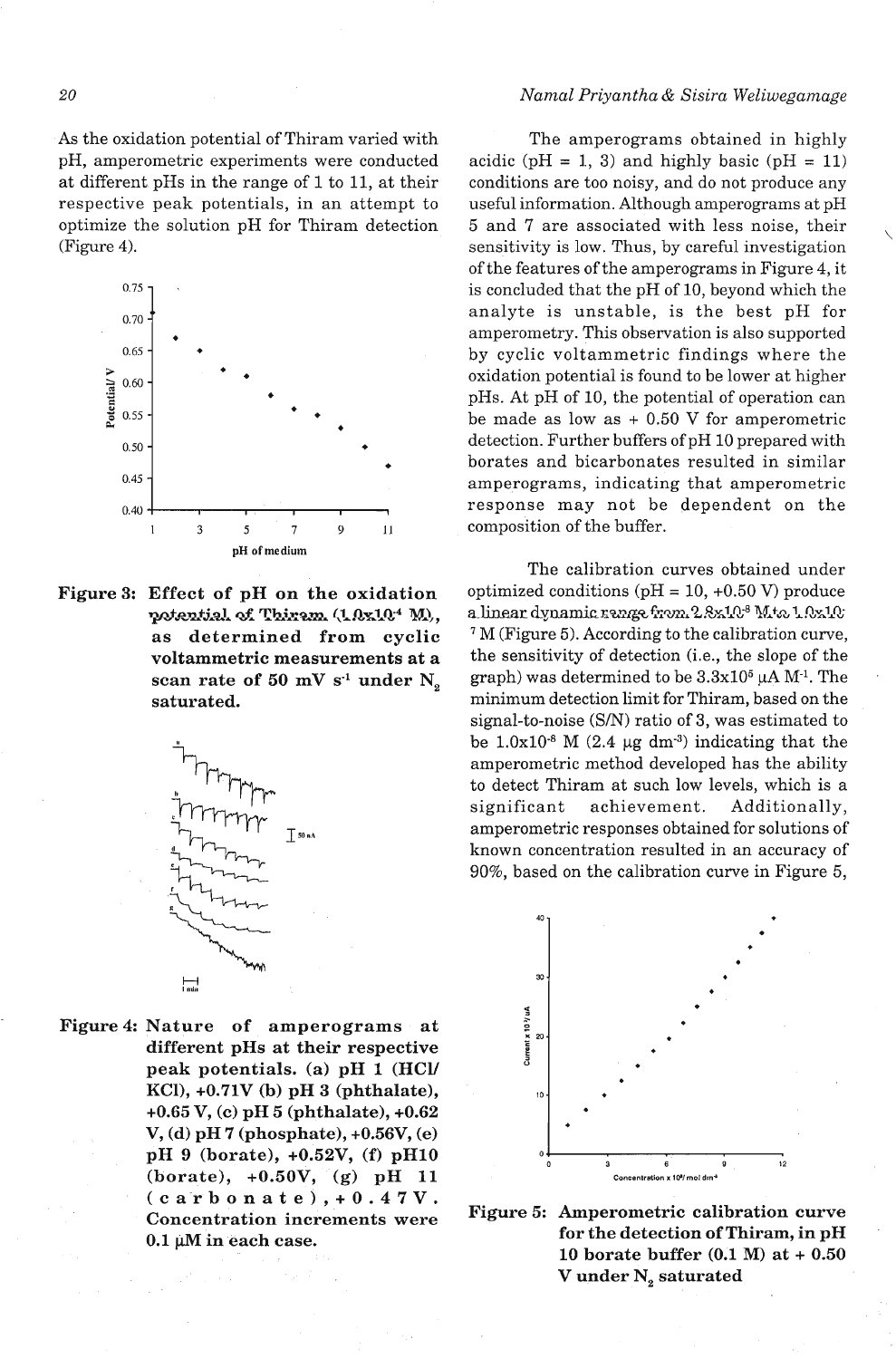|                            | Concentration of species |              |                 |  |
|----------------------------|--------------------------|--------------|-----------------|--|
| <b>Interfering Species</b> | $2.0x10^{-6}$ M          | $7.4x10-6 M$ | $1.4x10^{-5}$ M |  |
|                            |                          | $\sim -1$    |                 |  |
| Iodide ion $(I.)$          | 25                       | 33           | 40              |  |
| Manganese $(Mn^{2+})$      | 25                       | 29           | 29              |  |
| Nitrite $(NO2)$            | 25                       | 21           | 26              |  |
| Phenol                     | 25                       | 25           | 26              |  |
| Sulfide $(S^2)$            | 25                       | 21           | 26              |  |

**Table 1: Normalized amperometric responses of interfering species, as a percentage, at selected concentrations in 0.1 M KCl. Applied potential is +0.75 V.** 

confirming the validity of the proposed amperometric detection method for Thiram with high accuracy.

**Interferences:** Among many species that are suspected to interfere with the electrochemistry of Thiram, as stated in the experimental section, only a few species (e.g.,  $Mn^{2+}$ , NO<sub>2</sub>, S<sup>2</sup>, I<sup>-</sup> and phenol) resulted in considerable amperometric currents in the KC1 medium. The normalized amperometric responses (ratio of the amperometric currents of the interferent and that of the analyte, Thiram) for each interferent at selected concentrations, and at +0.75 V are shown in Table 1. It should be noted that the species not included in the table did not show any detectable response under the conditions employed for the detection of Thiram. As the electrochemistry of substances depends highly on the nature of the electrolyte medium, levels of interference was also investigated in acidic and basic media, in order to find a medium that shows the least interference. Although only two species,  $S<sup>2</sup>$  and I, interfered with Thiram in acidic medium ( $pH = 1$ ), their responses were very high when compared to that of Thiram, resulting in normalized currents of 100% and 118.5%, respectively. Most importantly, no detectable interference was observed with any inorganic species investigated, when the solution pH was maintained at 10, which was found to be the best pH according to cyclic voltammetric and amperometric investigation. Thus, the medium of pH 10 for the detection of Thiram with high accuracy is further established.

This interference study demonstrates the applicability of electrochemical techniques in a real situation, where interference can be minimized, and hence selectivity can be greatly enhanced when experimental conditions are properly optimized. Hence, the need for an additional separation step, as in chromatographic detection, would not be crucial for a reliable result.

| Time/h | Concentration of<br>Thiram x 10 <sup>6</sup> /M | Relative error<br>$(\%)$ | Confidence limits<br>(95%) |
|--------|-------------------------------------------------|--------------------------|----------------------------|
| 6      | $2.50 + 0.16$                                   | 6.4                      | $2.50 + 0.11$              |
| 12     | $2.22 + 0.17$                                   | 7.7                      | $2.22 + 0.12$              |
| 24     | $1.42 + 0.13$                                   | 9.2                      | $1.42 + 0.13$              |
| 36     | $1.17 + 0.10$                                   | 8.5                      | $1.17 + 0.07$              |
| 48     | $0.83 + 0.06$                                   | 7.2                      | $0.83 + 0.04$              |
| 72     | $0.80 + 0.07$                                   | 8.7                      | $0.80 + 0.08$              |
| 96     | $0.74 + 0.06$                                   | 8.0                      | $0.74 + 0.08$              |

|  |  | Table 2: Concentration of Thiram in water leached through soil at different time intervals. |  |
|--|--|---------------------------------------------------------------------------------------------|--|
|  |  |                                                                                             |  |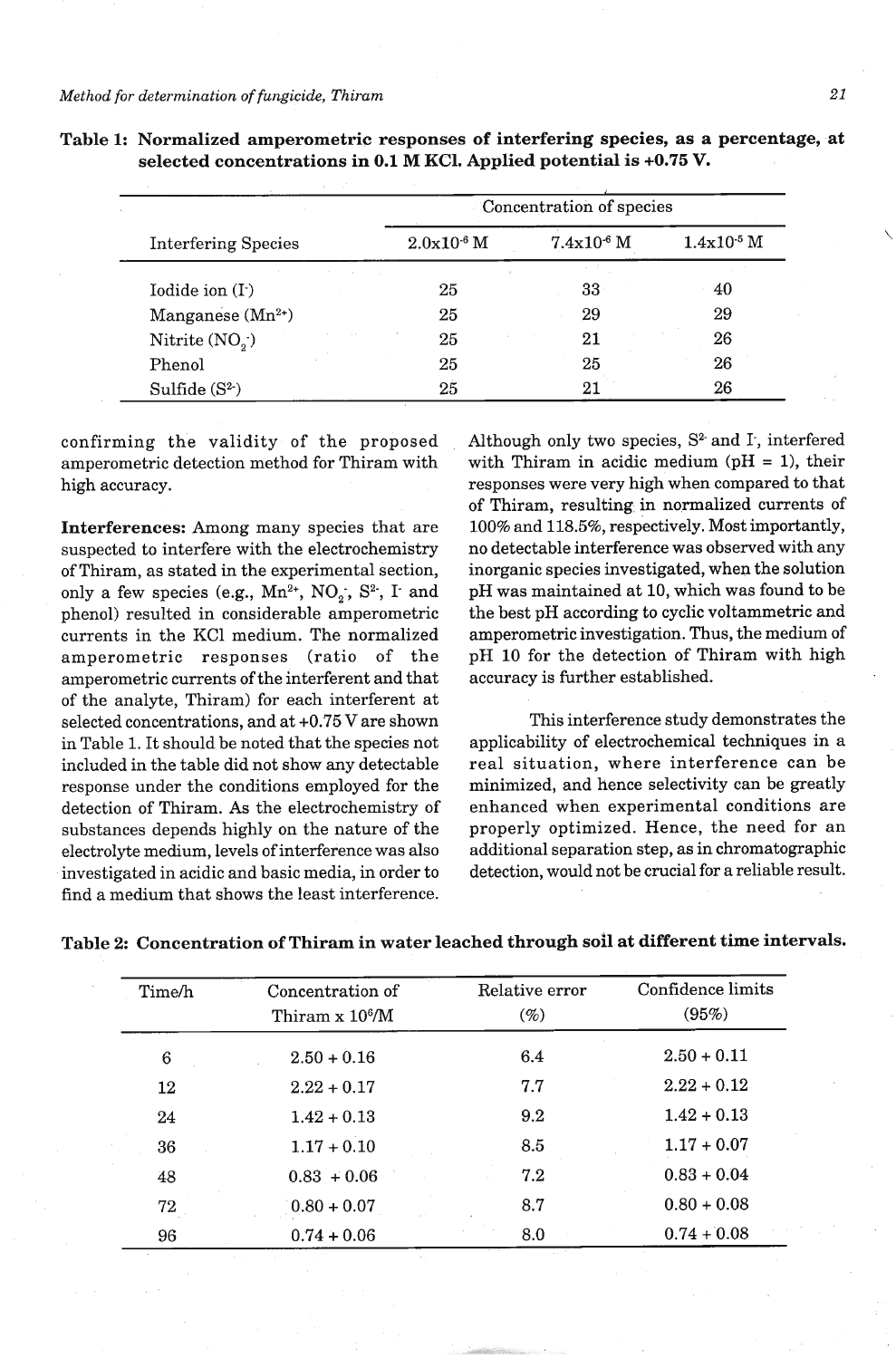# **Demonstration of the applicability of the method for real sample analysis**

**(A) Thiram in soil:** The levels of Thiram present in the effluent water leached out from the laboratory prepared soil bed can be determined with adequate accuracy using the amperometric calibration curve shown in Figure *5.* Table 2 shows the average concentrations of 20 replicate measurements of Thiram in lechates, determined after rejection of outlying results according to the Q-test at 95% confidence level, at regular time intervals throughout a time period of 96 h. The standard deviation associated with each measurement and the confidence limits at 95% confidence level are also listed in the Table. Low values of relative error (6.4 % to 9.2 %) are indicative of the precision of the method developed. The concentration of Thiram in the leachate was determined to be  $2.50x10^{-3}$  M, six h after the application of a  $2.90x10^{-3}$  M solution on soil. A decreasing pattern of Thiram concentration continued, as expected. The loss of concentration may be partly due to the degradation and adsorption of Thiram in soil.

**(B) Thiram in seed sample:** Amperometric analysis of the washings of bean seed samples, conducted in triplicate, under optimized conditions  $(pH = 10, +0.50 V)$ , also resulted in reproducible current measurements. The average concentration of Thiram present in the seed sample was determined to be  $0.47 \pm 0.08$  g/kg, based on the amperometric calibration curve. The recommended dose of Thiram for bean seeds treatment is 1 g/kg. $21$  The result obtained is



**Figure 6: NMR spectra of (a) Commercial sample of Thiram (b) Residue of bean seed washings.** 

somewhat less than expected. The seed sample may not have been exposed to the recommended dose, or alternatively, a fraction of Thiram may have been decomposed during a prolonged storage time.

**Spectroscopic analysis:** The presence of Thiram in the bean seed sample was independently confirmed by proton NMR and UV absorption spectroscopic methods. The 300 MHz NMR spectra, taken for a sample of commercial Thiram and for the dried residue of the bean seed extract residue, in  $CdCl<sub>s</sub>$ , show an intense peak at a chemical shift 6f 3.6 ppm due to methyl protons bound to nitrogen, suggesting that the bean seed sample contains Thiram (Figure 6). Other minor peaks could be due to possible additives in both types of samples.





Additionally, the UV-Visible spectra obtained for  $5.0\times10^{-5}$  M Thiram solution, prepared in pH 10 borate buffer, and for a solution prepared using the extract of the bean seed sample in the same medium showed an absorption maximum at a wavelength of about 290 nm (Figure 7). These observations confirm the presence of Thiram in the bean seed sample.

Based on these findings, it can be concluded that the amperometric method developed is simple and sensitive. It can be used as a low-cost routine analytical tool for the analysis of environmental samples that are suspected to be polluted by Thiram. This amperometric method would have the potential

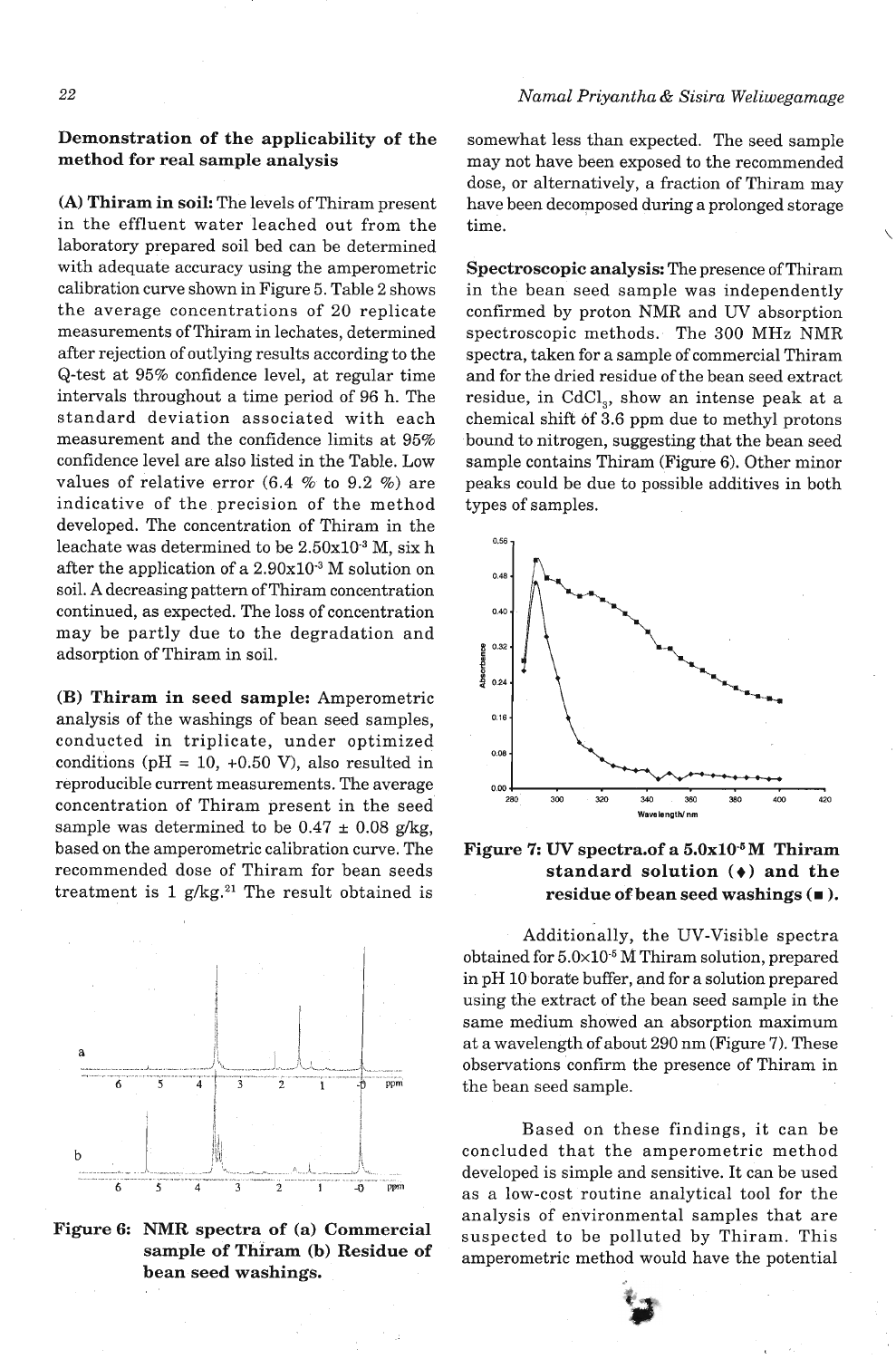to replace the traditional detection methods for Thiram.

#### **Acknowledgement**

The financial support from the National Science Foundation, Sri Lanka, for the grant No. 99/C/06 is gratefully acknowledged.

#### **References**

- 1. Vallack H.W., Bakker D.J., Brandt I., Broston- Lunden E., Brouwer A., Bull K.R., Gough C., Guadans R., Holubek I., Jansson B., Koch R., Kuylenstierna J., Leloux A., Mackray D., Mccutcheon P., Mocarelli P. & Taalman R.D.F. (1998). Controlling persistant organic pollutants-what next? *Environmental Toxicology and Pharmacology* 6:143-175.
- 2. Amaraneni S.R. & Pillala R.R. (2001). Concentrations of pesticide residues in tissues of fish from Kolleru Lake in India. *Environmental Toxicology* 16: 550- 556.
- 3. Hassal K.A. (1990). *The Biochemistry and Uses of Pesticides: Structure, Metabolism, Mode ofAction and Uses in Crop Protection.*  second edition, ELBS/ Macmillan Hampshire, pp 287.
- 4. Solanke R.B., Kore S.S. & Sudewad S.M.J. (1997). Detection of soybean seed borne pathogens and effect of fungicides. *Maharashtra Agricultural University* 22: 168-170.
- 5. Raji P. & Pillai M.V.R.. (1996). Effect of plant protection chemicals on Bradyrhizobium in cowpea. *Journal of Tropical Agriculture 34:* 125-128.
- **6.** Dahlberg J.A., Peterson G.L., Odvody G.N. & Bonde M. (1999). Inhibition of germination and sporulation of *Claviceps africana* from honeydew encrusted sorghum with seed treatment fungicides. Crop Protection 18: 235-238.
- 7. Ripley B.D., Lissemore L.I., Leishman P.D., Denomme M.A. & Ritter L. (2000). *Journal ofAOAC International* 83: 196-213.
- 8. Vryzas Z., Papadakis E.N. & Papadopoulou-Mourkidou E. (2002). Microwave-assisted extraction (MAE)-acid hydrolysis of dithiocarbamates for trace analysis in tobacco and peaches. *Journal of Agricultural Food Chemistry* 50: 2220-2226. \
- 9. British Crop Protection Council and Royal Society of Chemistry (1994). In: *A world compendium Pesticide Manual: Incorporating the Agrochemical HandBook*  (Ed. Clieve Tomlin), tenth edition, Bath press, Bath, pp 989-990.
- Cullen T.E. (1964). Spectrophotometric 10. determination of dithiocarbamate residues on food crops. *Analytical Chemistry* 36(1): 221-224.
- 11. McLeod H.A. & McCully K. **A.** (1969). Head space gas procedure for screening food samples for dithiocarbamate pesticide residues, *Journal of the Association of Official Analytical Chemists* 52: 1226- 1230.
- 12. De Silva M., Del P., Procopio J.R. & Hernandez L. (1999). Electrochemical detection in the determination of several dithiocarbamates by reverse-phase liquid chromatography. *Journal of Liquid Chromatography and Related Technologies* 22: 463-475.
- Mathieu C., Herbreteau B., Lafosse M., 13. Renaud M., Cardinet C. & Dreux M. (1999). Liquid chromatography and exchange reaction of a synthetic thiurams mixture *Analytica Chimica Acta* 402: 87.
- Garrigues S., De la Guardia M., Cassella 14. A.R., De Campos R.C., Santelli R.E. & Cassella R.J. (2000). Flow injection-FTIR determination of dithiocarbamate pesticides. *Analyst* 125: 1829-1833.
- Ma1ikA.K. & Faubel W. (2000). Capillary 15. electrophoretic determination of tetramethylthiuram disulphide (Thiram). *Analytical Letters* 33: 2055-2064.
- 16. Gueguen F., Boisdde F., Queffelec A. L., Haelters J. P., Thouvenot D., Corbel B. &